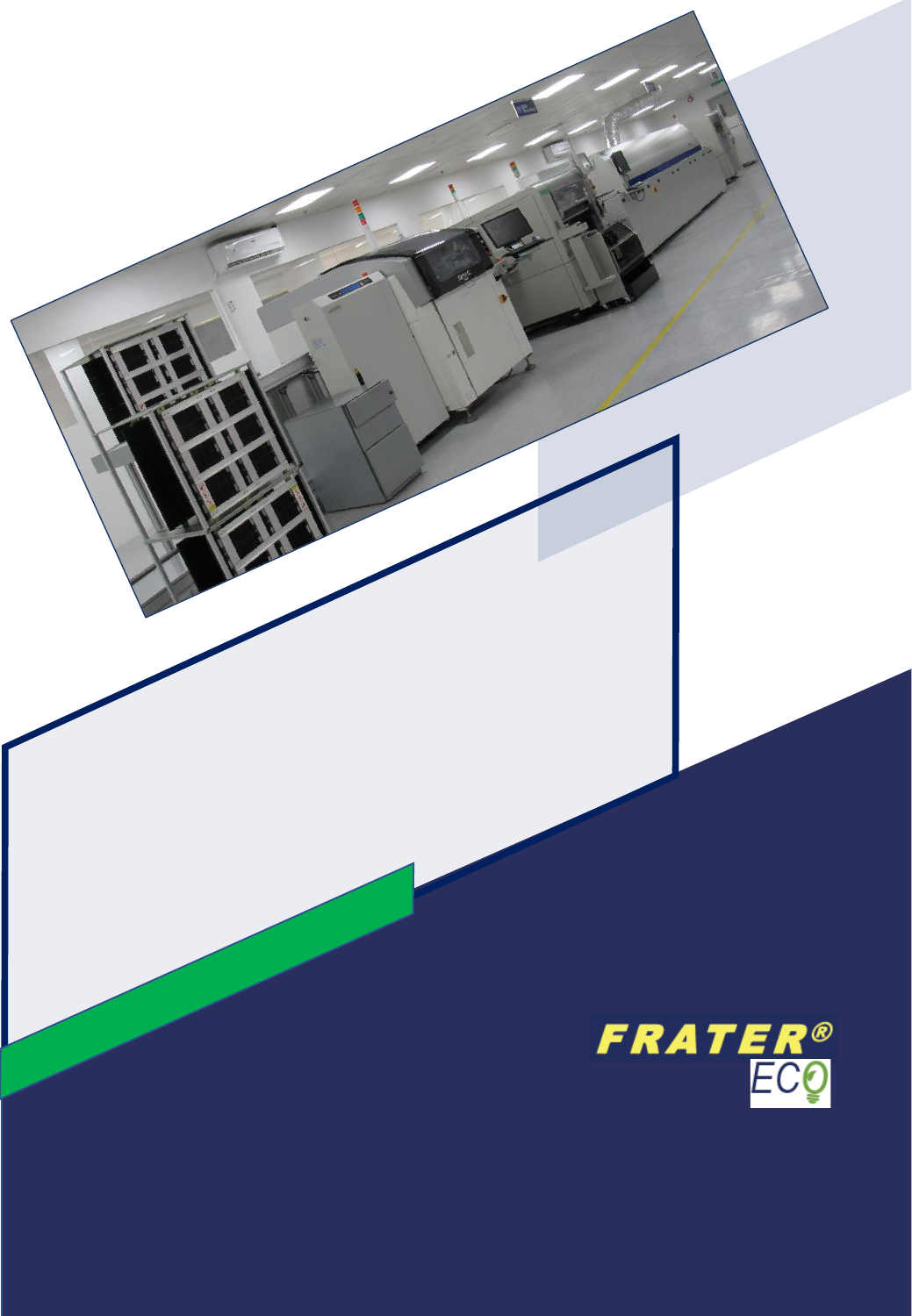



IP40, CRI 80Ra, Ambient Temperature: -10 to +45°C





CCT: 4000K/6500K IP40, CRI 80Ra, Ambient Temperature: -10 to +45°C





CCT: 4000K/6500K IP40, CRI 80Ra, Ambient Temperature: -10 to +45°C

# **Slim Panel Downlight: Eternal Series - Recess Round**

High Luminous Efficacy, Rated lifetime: 20,000 hours PP material qualify in glow wire test @650°C

### **Product Variants**

| Model #     | <b>Wattage</b>  | <b>Efficacy</b><br>$\text{Im}/\text{W}$ | Lumen<br>(lm) | <b>Dimension</b><br>(DxH, mm) | <b>Cutout</b><br>(mm) |
|-------------|-----------------|-----------------------------------------|---------------|-------------------------------|-----------------------|
| FEDLERRP04A | 4W              | 85                                      | 340           | Ø98x25.5                      | 75-80                 |
| FEDLERRP06A | 6W              | 85                                      | 510           | Ø118x25.5                     | 95-100                |
| FEDLERRP09A | 9W              | 85                                      | 765           | Ø145x25.5                     | 118-128               |
| FEDLERRP15A | 15 <sub>W</sub> | 85                                      | 1275          | Ø175x26.5                     | 145-155               |
| FEDLERRP20A | 20W             | 85                                      | 1700          | Ø222x27.5                     | 190-200               |
| FEDLERRP26A | 26W             | 85                                      | 2210          | Ø290x30                       | 281-286               |

# **Slim Panel Downlight: Eternal Series – Recess Square**

High Luminous Efficacy, Rated lifetime: 20,000 hours PP material qualify in glow wire test @650°C

### **Product Variants**

| Model #     | Wattage    | <b>Efficacy</b><br>$\text{Im}/\text{W}$ | Lumen<br>(lm) | <b>Dimension</b><br>(LxWxH, mm) | <b>Cutout</b><br>(mm) |
|-------------|------------|-----------------------------------------|---------------|---------------------------------|-----------------------|
| FEDLERSP06A | 6W         | 85                                      | 510           | 120x120x26.5                    | 95-100                |
| FEDLERSP10A | 10W        | 85                                      | 850           | 145x145x26.5                    | 110-120               |
| FEDLERSP16A | 16W        | 85                                      | 1360          | 175x175x26.5                    | 140-150               |
| FEDLERSP20A | <b>20W</b> | 85                                      | 1700          | 224x224x27                      | 190-200               |
| FEDLERSP26A | 26W        | 85                                      | 2210          | 295x295x30                      | 277-285               |

# **Slim Panel Downlight: Eternal Series - Surface Round**

High Luminous Efficacy, Rated lifetime: 20,000 hours PP material qualify in glow wire test @650°C

### **Product Variants**

| Model #     | Wattage | <b>Efficacy</b><br>(lm/W) | Lumen (Im) | <b>Dimension</b><br>(DxH, mm) |
|-------------|---------|---------------------------|------------|-------------------------------|
| FEDLESRP06A | 6W      | 85                        | 510        | Ø123x35                       |
| FEDLESRP12A | 12W     | 85                        | 1020       | Ø175x35                       |
| FEDLESRP18A | 18W     | 85                        | 1530       | Ø225x35                       |
| FEDLESRP26A | 26W     | 85                        | 2210       | Ø289x38                       |

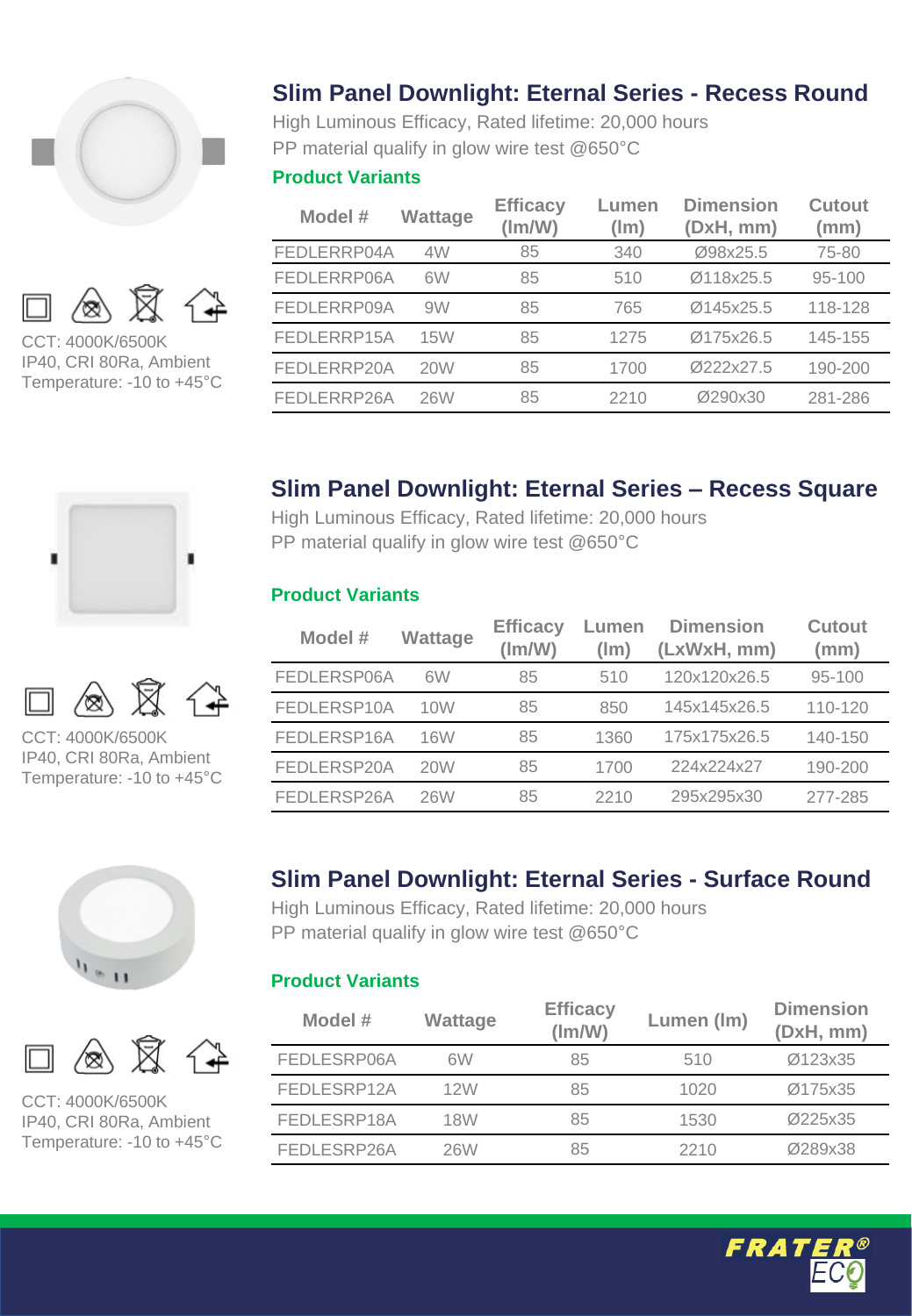

# ∕⊗

CCT: 4000K/6500K IP40, CRI 80, Ambient Temperature: -10 to +45°C





CCT: 4000K/6500K IP40, CRI 80Ra, Ambient Temperature: -10 to +45°C





CCT: 4000K/6500K, IP65 Beam angle of light source: 120° Ambient Temperature: -20 to +60°C Protection class IEC: Safety Class Ⅱ

# **Slim Panel Downlight: Eternal Series - Surface Square**

High Luminous Efficacy, Rated lifetime: 20,000 hours PP material qualify in glow wire test @650°C

### **Product Variants**

| Model #     | Wattage | <b>Efficacy</b><br>(lm/W) | Lumen<br>(lm) | <b>Dimension</b><br>(LxWxH, mm) |
|-------------|---------|---------------------------|---------------|---------------------------------|
| FEDLESSP06A | 6W      | 85                        | 510           | 123x123x35                      |
| FEDLESSP12A | 12W     | 85                        | 1020          | 175x175x35                      |
| FEDLESSP18A | 18W     | 85                        | 1530          | 225x225x35                      |
| FEDLESSP24A | 24W     | 85                        | 2040          | 289x289x38                      |



Extruded aluminum frame, Soft and uniform light distribution High Luminous Efficacy Rated lifetime: 30,000 hours. 3 Years Warranty.

### **Product Variants**

| Model #      | Wattage | <b>Efficacy</b><br>(lm/W) | Lumen<br>(lm) | <b>Dimension</b><br>(LxWxH, mm) |
|--------------|---------|---------------------------|---------------|---------------------------------|
| FEBLP36A6060 | 36W     | 100                       | 3.600         | 595x595x26                      |
| FEBLP40A6060 | 40W     | 100                       | 4.000         | 595x595x26                      |

# **Weatherproof Luminaire : WP T8 Series**

Transparent PC Diffuser, PC housing, SS clips, High Luminous Efficacy Lamp: Replaceable LED T8 Tubes, Rated lifetime: 20,000 hours

### **Product Variants**

| Model #      | Wattage | <b>Efficacy</b><br>(lm/W) | Lumen<br>(lm) | <b>Dimension</b><br>(LxWxH, mm) |
|--------------|---------|---------------------------|---------------|---------------------------------|
| FEWPT8XL118A | 1x10W   | 110                       | 1100          | 686x72x63                       |
| FEWPT8XL218A | 2x10W   | 110                       | 2200          | 670x96x60                       |
| FEWPT8XL136A | 1x18W   | 110                       | 1980          | 1295x72x63                      |
| FEWPT8XL236A | 2x18W   | 110                       | 3960          | 1270x96x60                      |
| FEWPT8XL158A | 1x24W   | 110                       | 2640          | 1595x72x63                      |
| FEWPT8XL258A | 2x24W   | 110                       | 5280          | 1570x96x60                      |

Note: Please do not operate with Generator power supply as unregulated voltage and spikes might damage the LED source and driver.